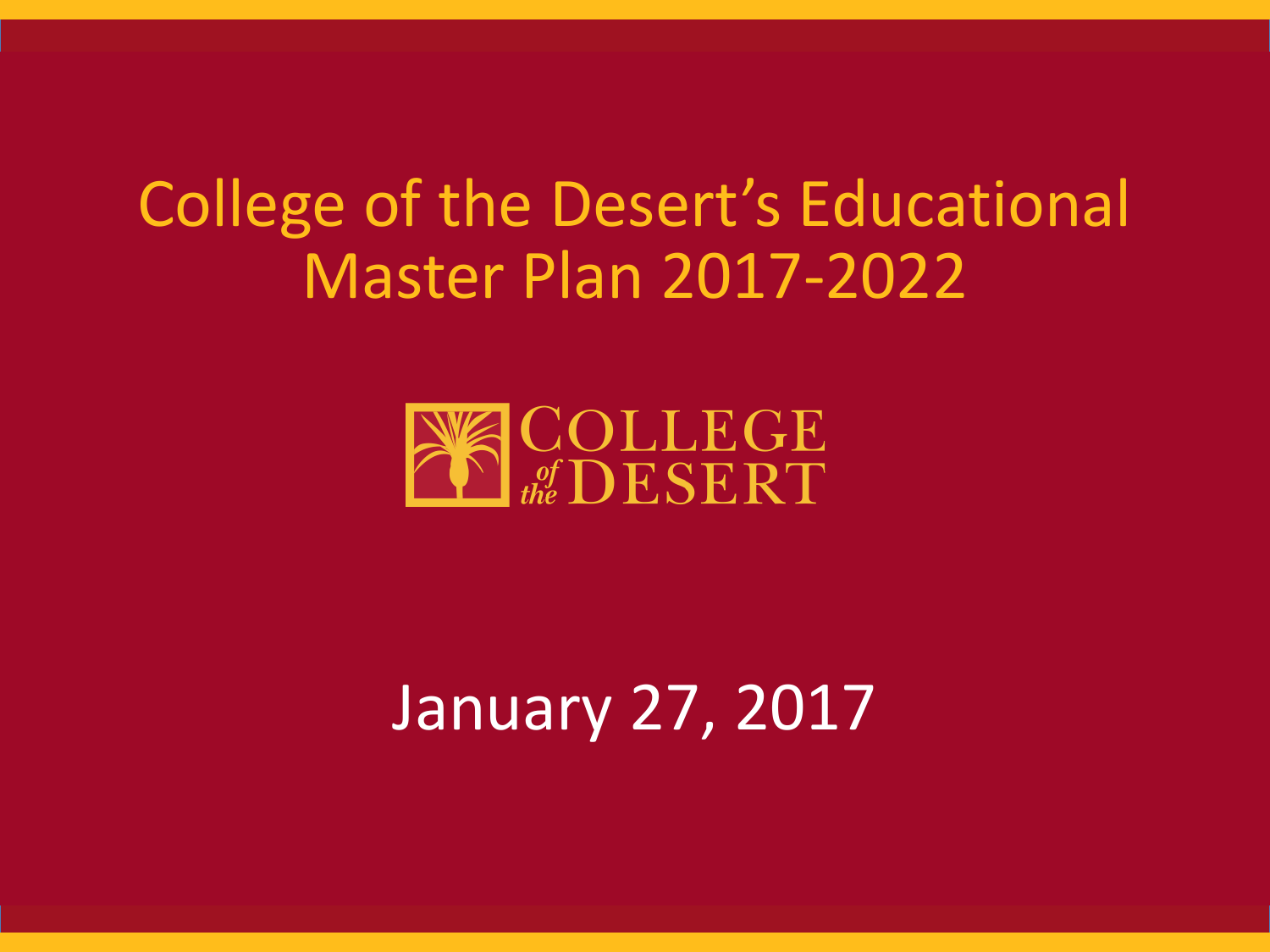### College of the Desert's Mission

College of the Desert provides excellent educational programs in basic skills, career and technical education, certificate, transfer preparation, associate degrees, noncredit and distance education, which are continuously evaluated and improved.



Our programs and services contribute to the success, learning and achievement of our diverse students and the vitality of the Desert Community College District, surrounding areas and beyond.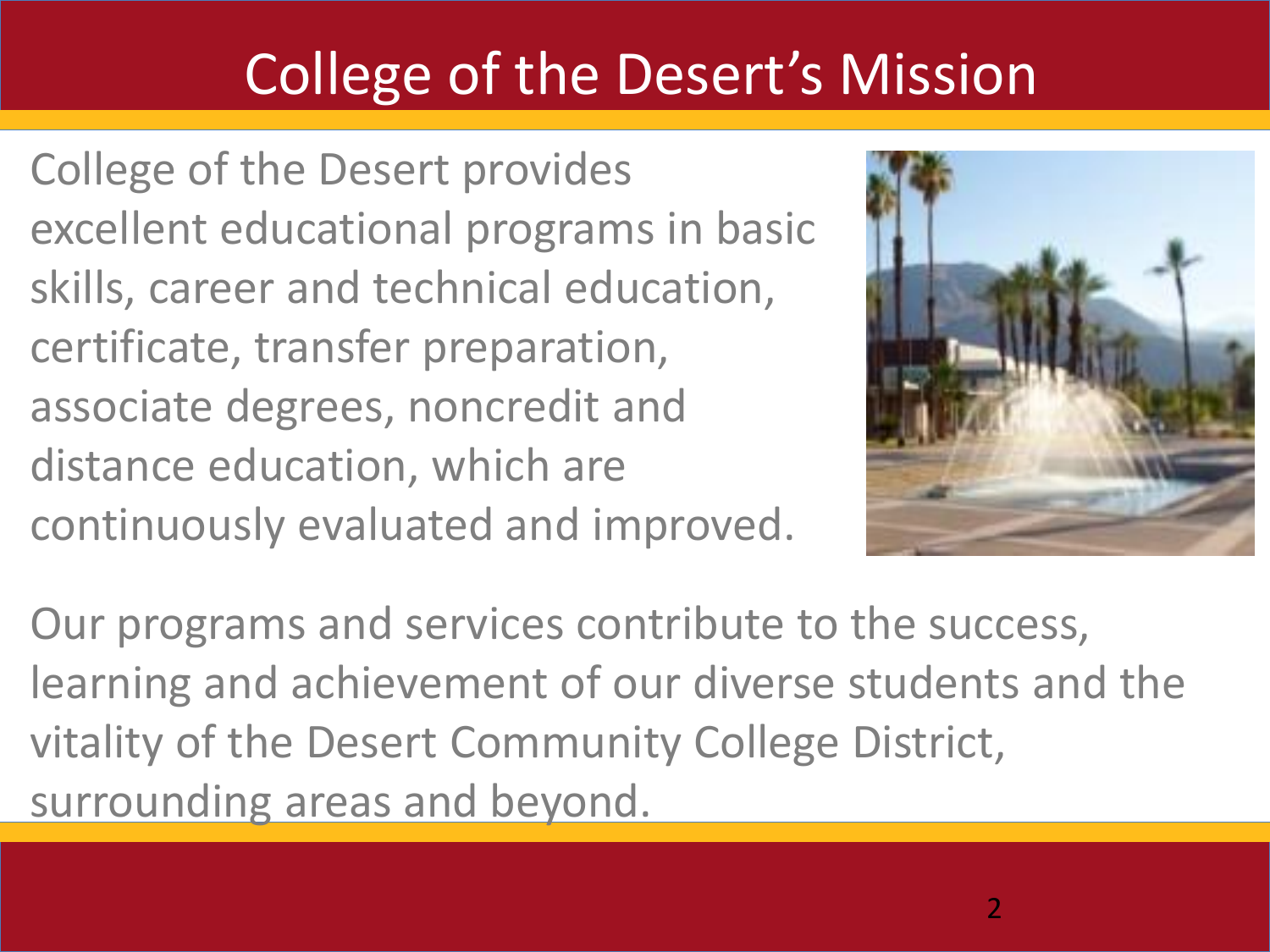### Why do we need an educational master plan?

- Master Planning is required by Education Code
- ACCJC standards support that requirement
- It's time to update our 2010 Plan
- Master Planning helps us to realize our mission
- It's a place where instructional experts drive the future of educational programs.



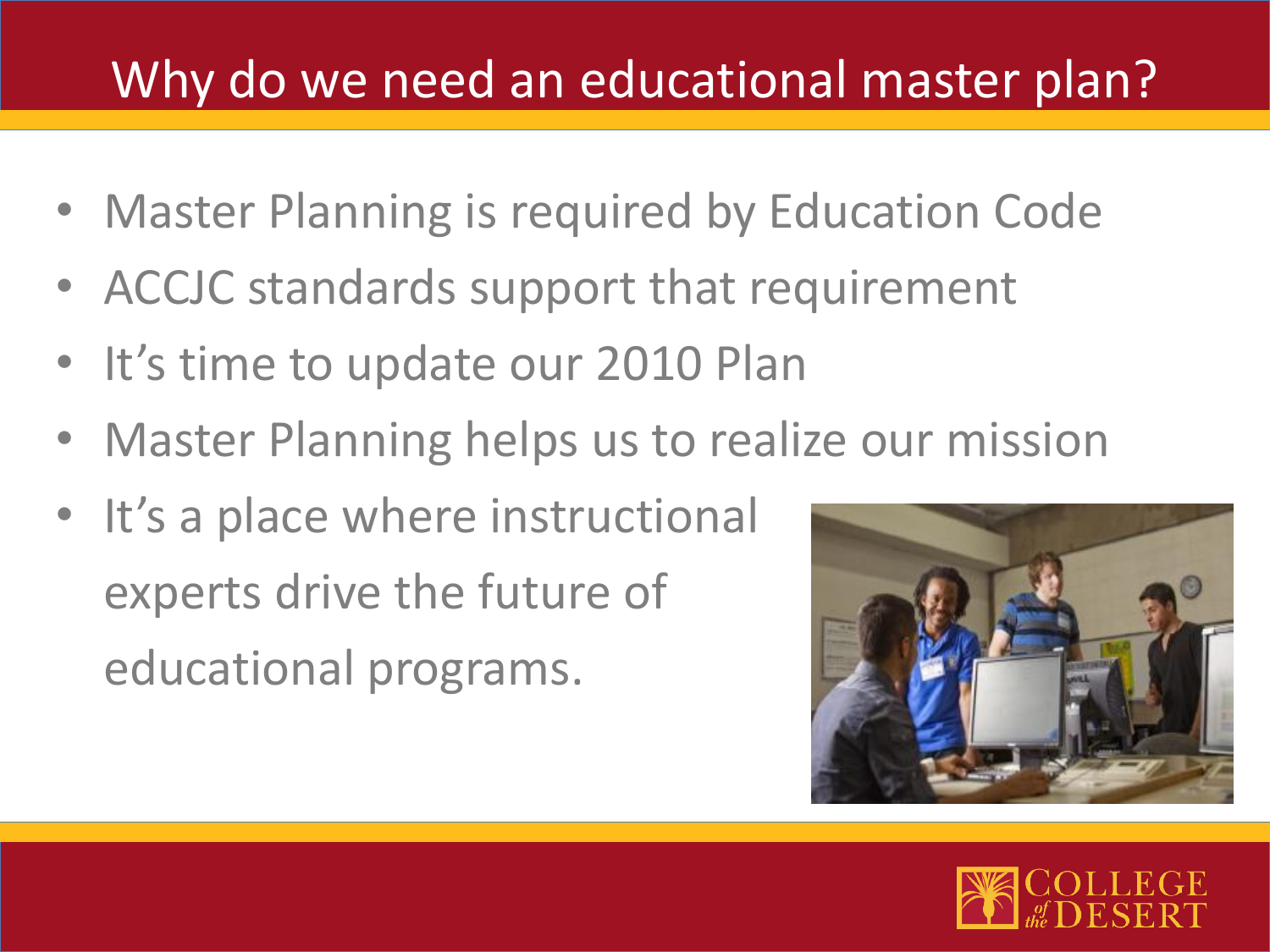### **Title 5 of the California Code of Regulation Requires a "Comprehensive Plan."**

(a) The governing board of a community college district shall establish policies for, and approve, comprehensive or master plans which include academic master plans and long range master plans for facilities. The content of such plans **shall be locally determined**, except that the plans shall also address planning requirements specified by the Board of Governors.

(b) Such plans, as well as any annual updates or changes to such plans, shall be submitted to the Chancellor's Office for review and approval in accordance with Section 70901(b)(9) of the Education Code and with regulations of the Board of Governors pertaining to such plans. (5 CCR § 51008)

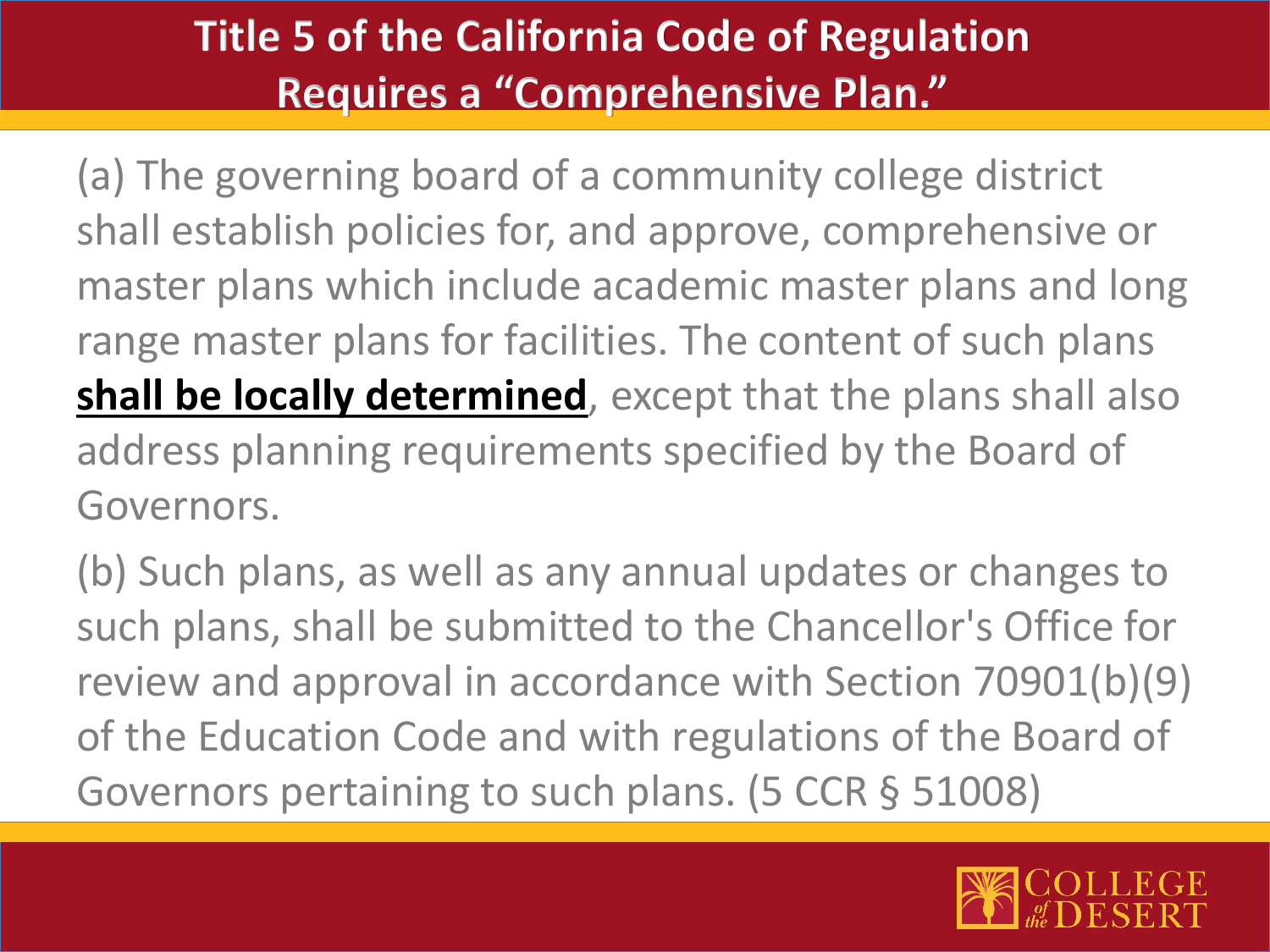### Standard I: Mission, Academic Quality and Institutional Effectiveness, and Integrity

The institution demonstrates strong commitment to a mission that emphasizes student learning and student achievement.

### **Using analysis of quantitative and qualitative data, the institution continuously and systematically evaluates, plans, implements, and improves the quality of its educational programs and services**.

The institution demonstrates integrity in all policies, actions, and communication. The administration, faculty, staff, and governing board members act honestly, ethically, and fairly in the performance of their duties.

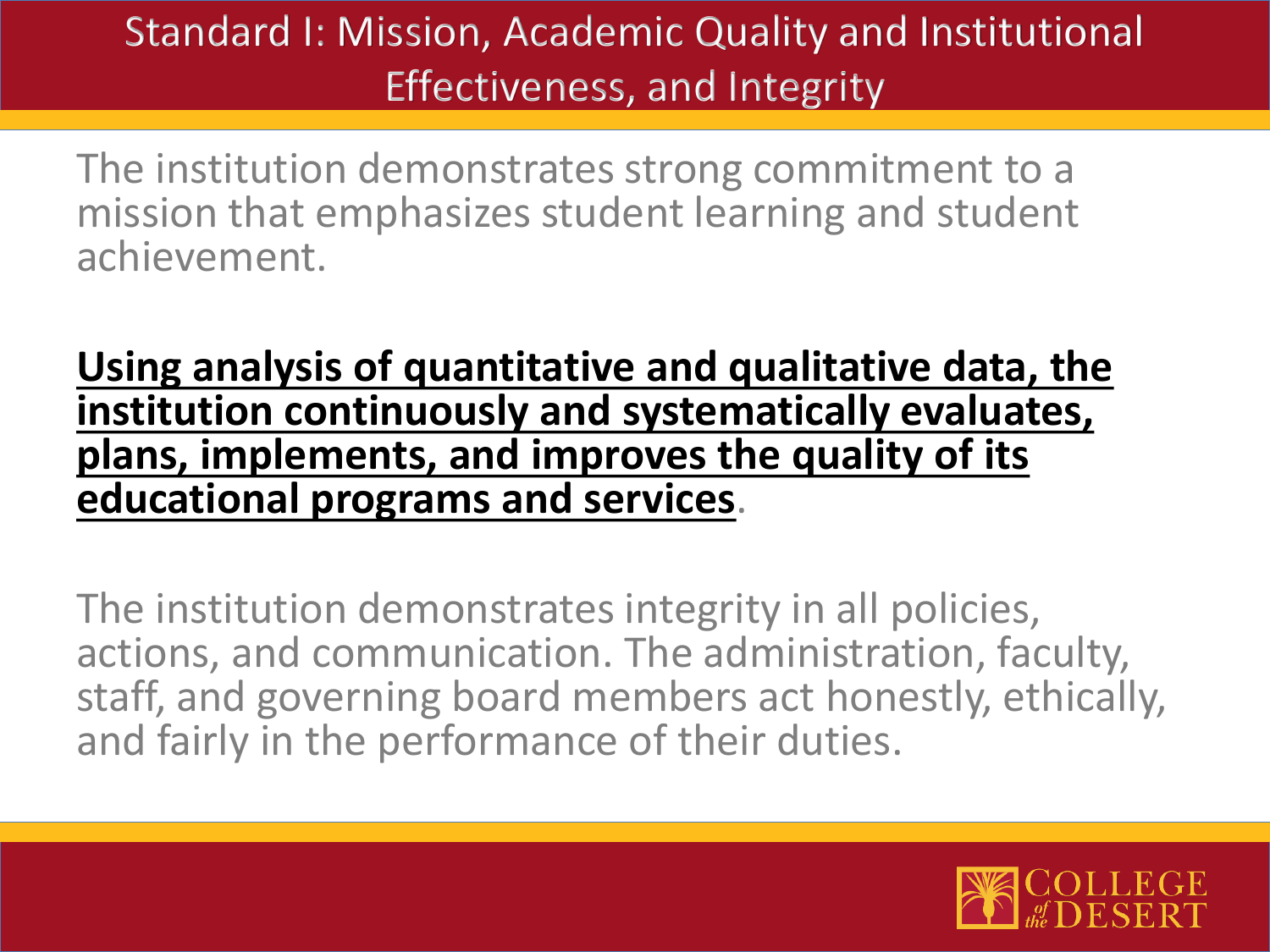### **COLLEGE OF THE DESERT**

Strategic Education Master Plan, 2010



Mr. Jerry Patton, President **Board of Trustees** Mr. John Marman, Chair Ms. Rebecca Broughton Mr. Charles Hayden, Jr. Mr. Michael O'Neill Dr. Bonnie Stefan Ms. Aries Jaramillo, Student Trustee

#### PURPOSE OF THE PLAN

The EMP provides a blueprint for the academic future of the Desert Community College District. It will ultimately serve as the foundation of subsequent planning efforts. Although the exercise of planning in the difficult economic environment may seem overly optimistic, these conditions provide a wonderful opportunity for the District to determine its destiny. Through planning, priorities are defined and the course for future activities becomes clear. **In planning for today's opportunities and challenges, the District is in a better position to make decisions by stating its priorities.** 

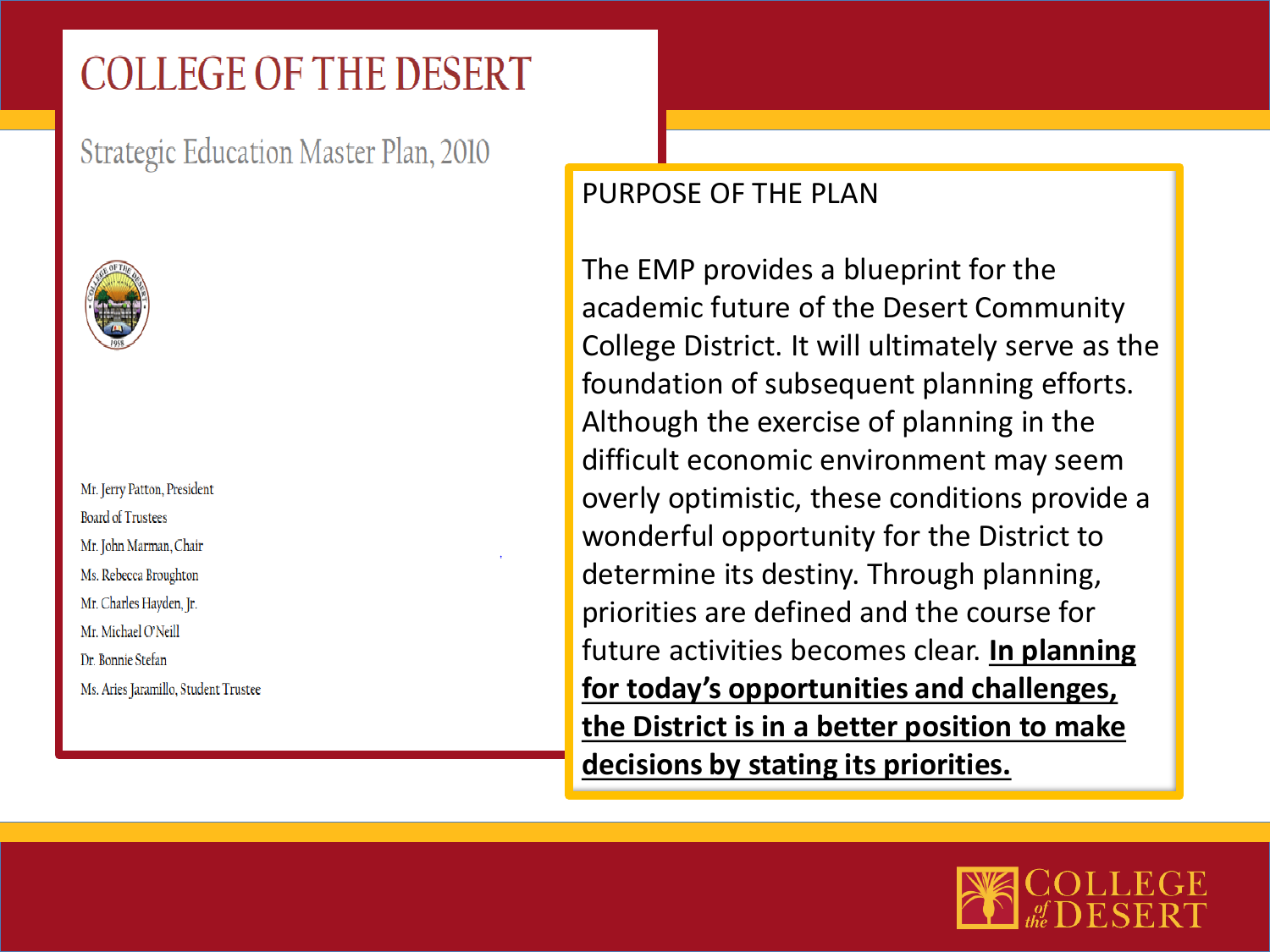# Goals for 2010

#### Goal I:

Achieve student success by placing the needs of learners first.

#### Goal II:

Foster an organizational culture that puts learning first.

#### Goal III:

Encourage economic vitality of the community through partnerships, coalitions, and collaborations.

#### Goal IV:

Plan and coordinate student enrollment, programs, services, and facilities to meet community needs.

Goal V:

Increase public and private funds for scholarships, educational programs, capital projects, and general operations.

Goal VI:

Improve learning outcomes, College programs, processes, and services through planning, action, assessment, and improvement.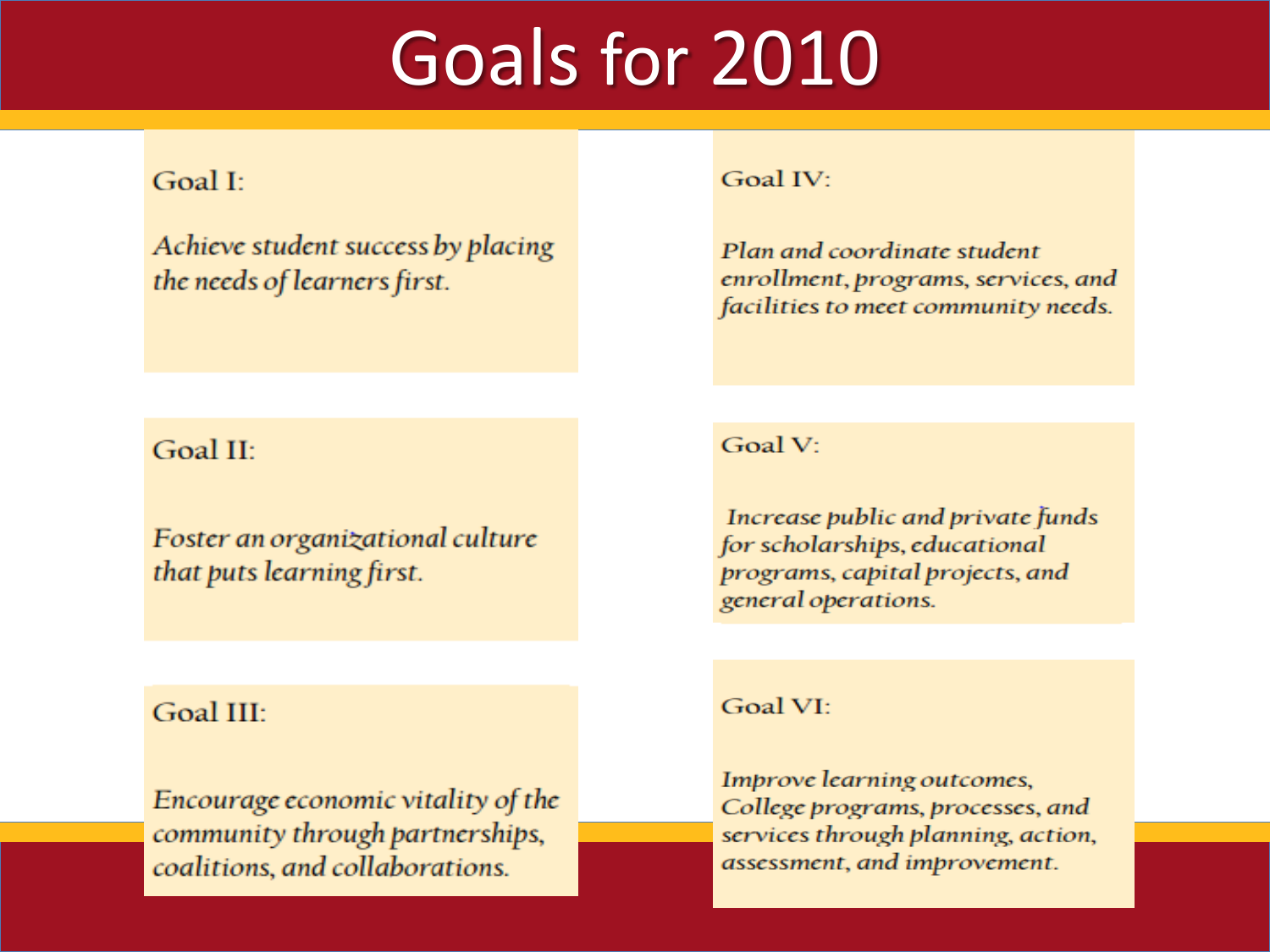# Most Importantly--



We need a road map that supports innovative, rigorous and engaging educational programs for the future of our students, our college and our communities.

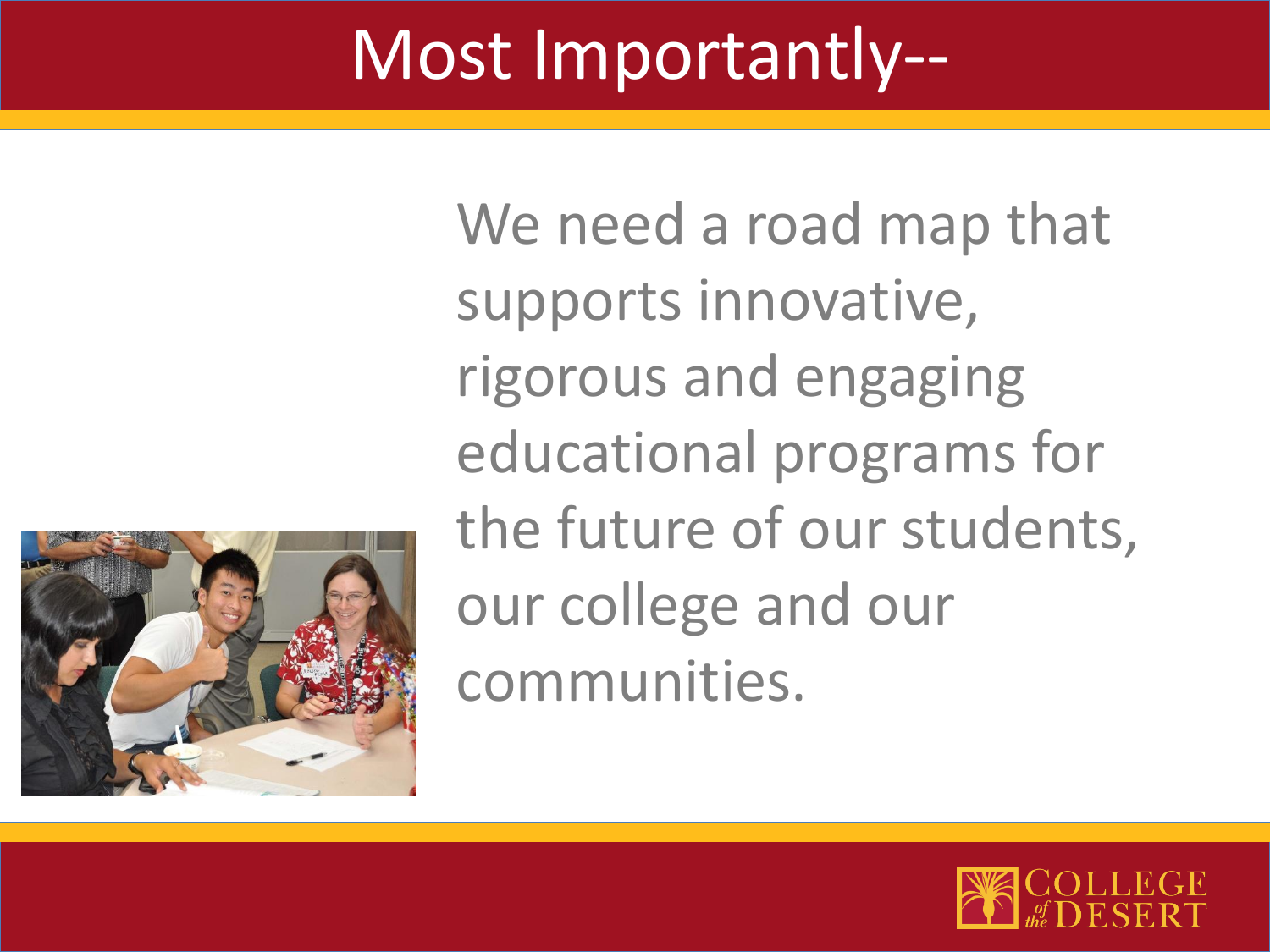# Steering Taskforce

- Christen Smith, Academic Senate President
- Donna Greene, Curriculum Committee Chair
- Courtney Doussett, Outcomes & Assessment Chair
- Douglas Redman, CTE Liaison
- Robert Pellenbarg, Adjunct Senate Rep
- Kim Dozier, Distance Ed Coordinator
- Sara Butler, Ed/Tech Committee
- Amanda Phillips, Interim Dean of Counseling
- Kelly Hall, Interim Dean of Social Sciences & Arts
- Dean Papas, Dean of Communication & Humanities
- Daniel Martinez, Director of Institutional Research
- Annebelle Nery, VP of Student Services
- Pamela Ralston, VP of Student Learning
- Elise King, Counselor
- Student Representative, to be named, student rep

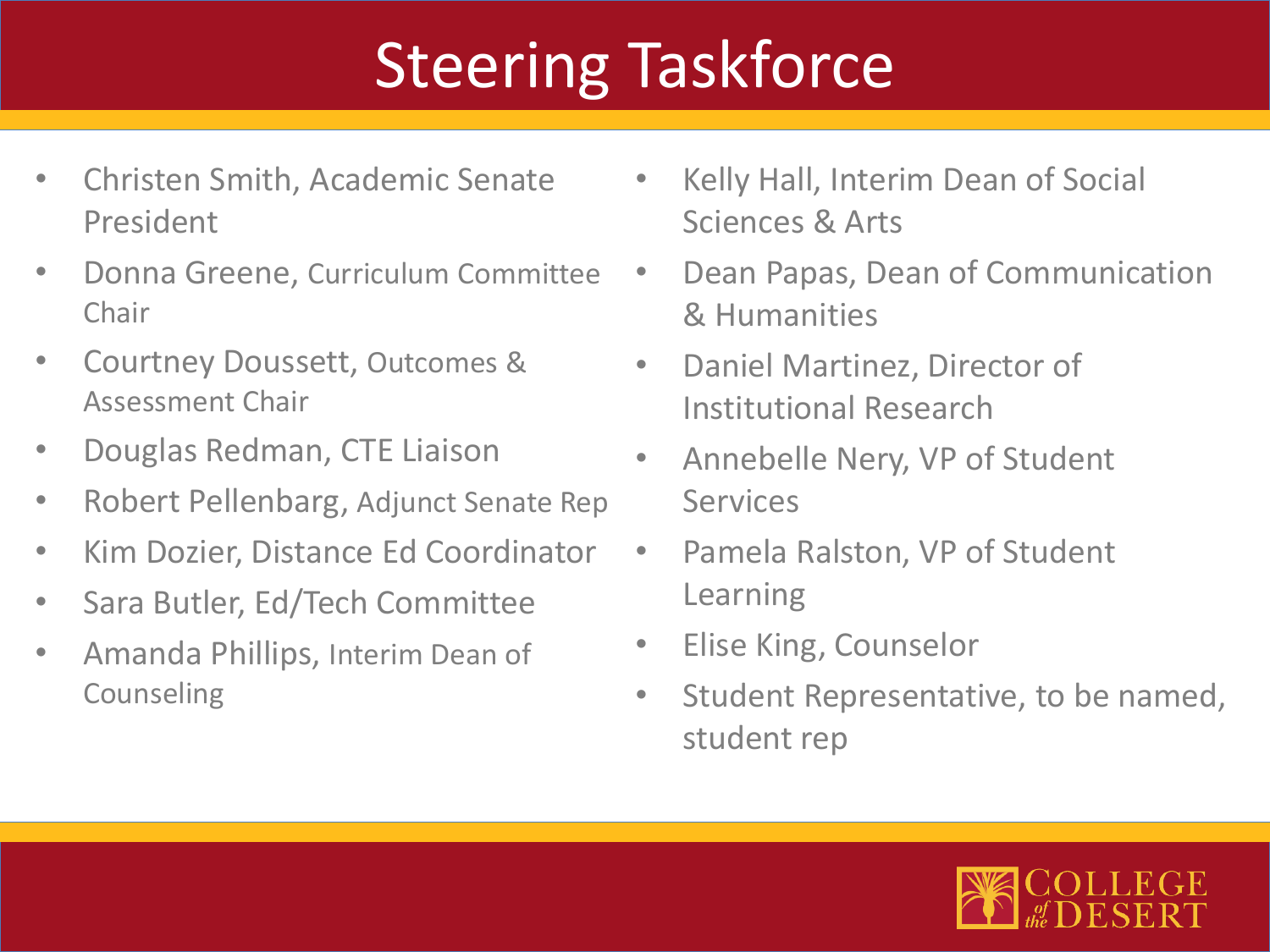## Approach and Methods



- Both quantitative and qualitative data will serve to frame an objective, collaborative dialogue about new and existing academic and academic support programs and services.
- These data will include trends in the College's service area population and employment; enrollment trends and projections; facilities utilization and future space needs; and program reviews of each of the College's academic and academic support programs and services.

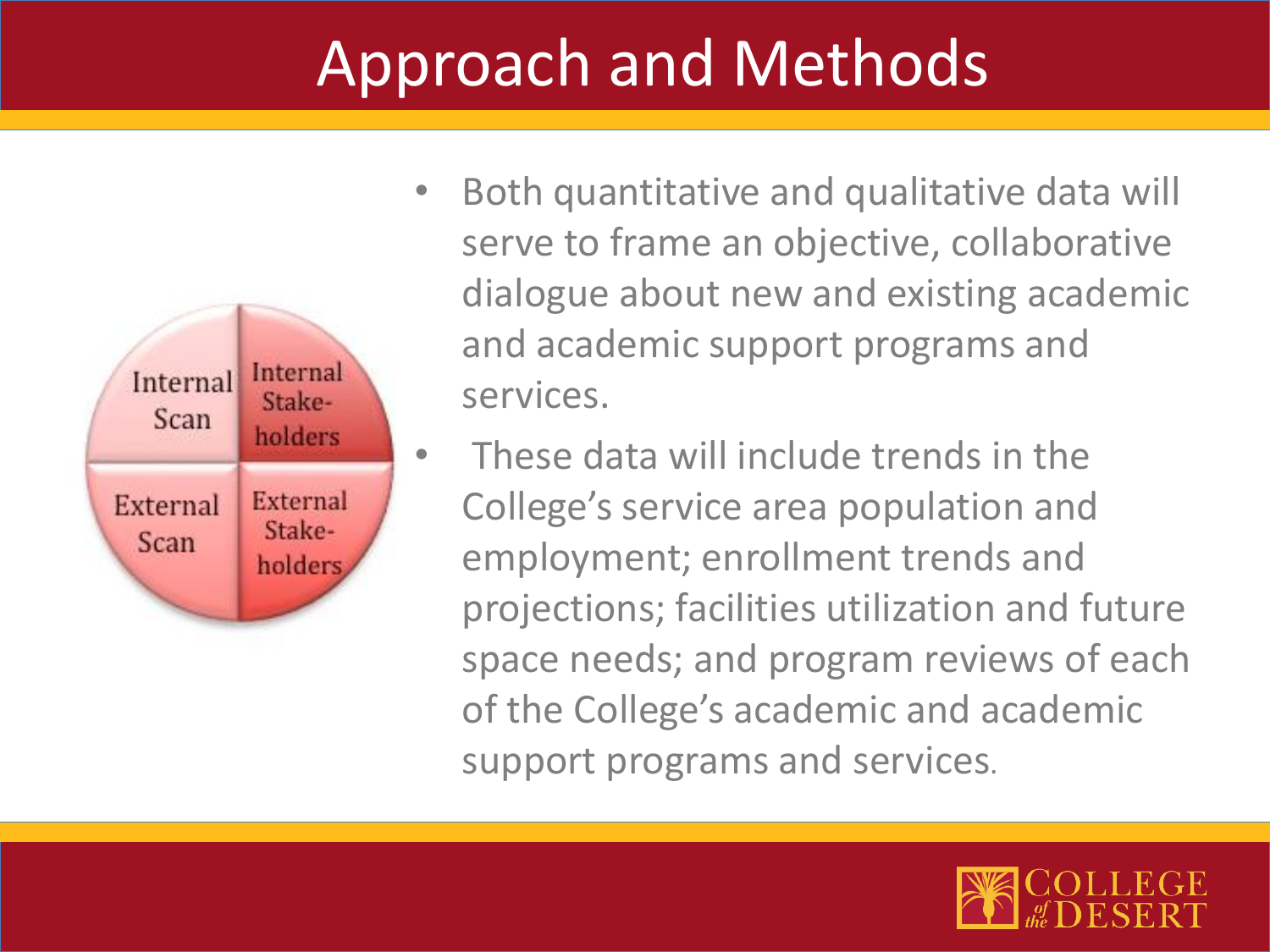## Goals and Objectives

Faculty Expert review of the learning environment for:

- Changes in teaching methodology & delivery of instruction
- Potential new programs of instruction
- Impacts of technology

Collectively Address Educational & Support Services Needs:

- Facilities implications from enrollment growth projections
- Mix of educational programs & match to service area

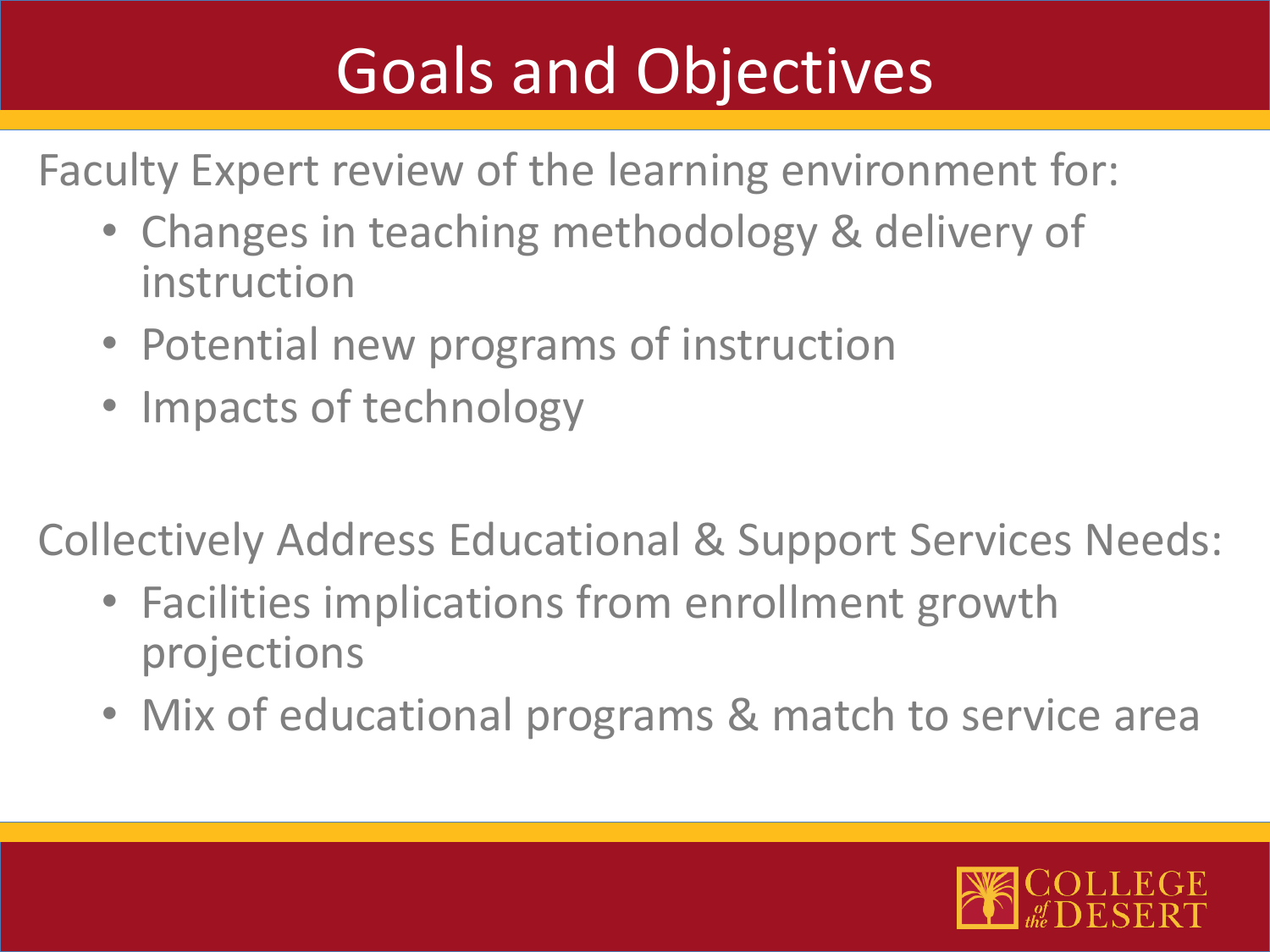### Areas for Planning:

- Educational programming to match current and emerging workforce needs
- Priorities for expansion to serve the growing region
- Innovative cross-curricular and cross-campus efforts
- Support for planning agendas/goals of multiple existing COD planning efforts (e.g. SSSP, BSI, Equity, AEBG)
- Non-credit programming within and beyond adult basic education
- Vision of the Academic Senate for the next several years
- Scheduling and delivery modes to meet today's student needs
- Articulation of "signature" programs at College sites

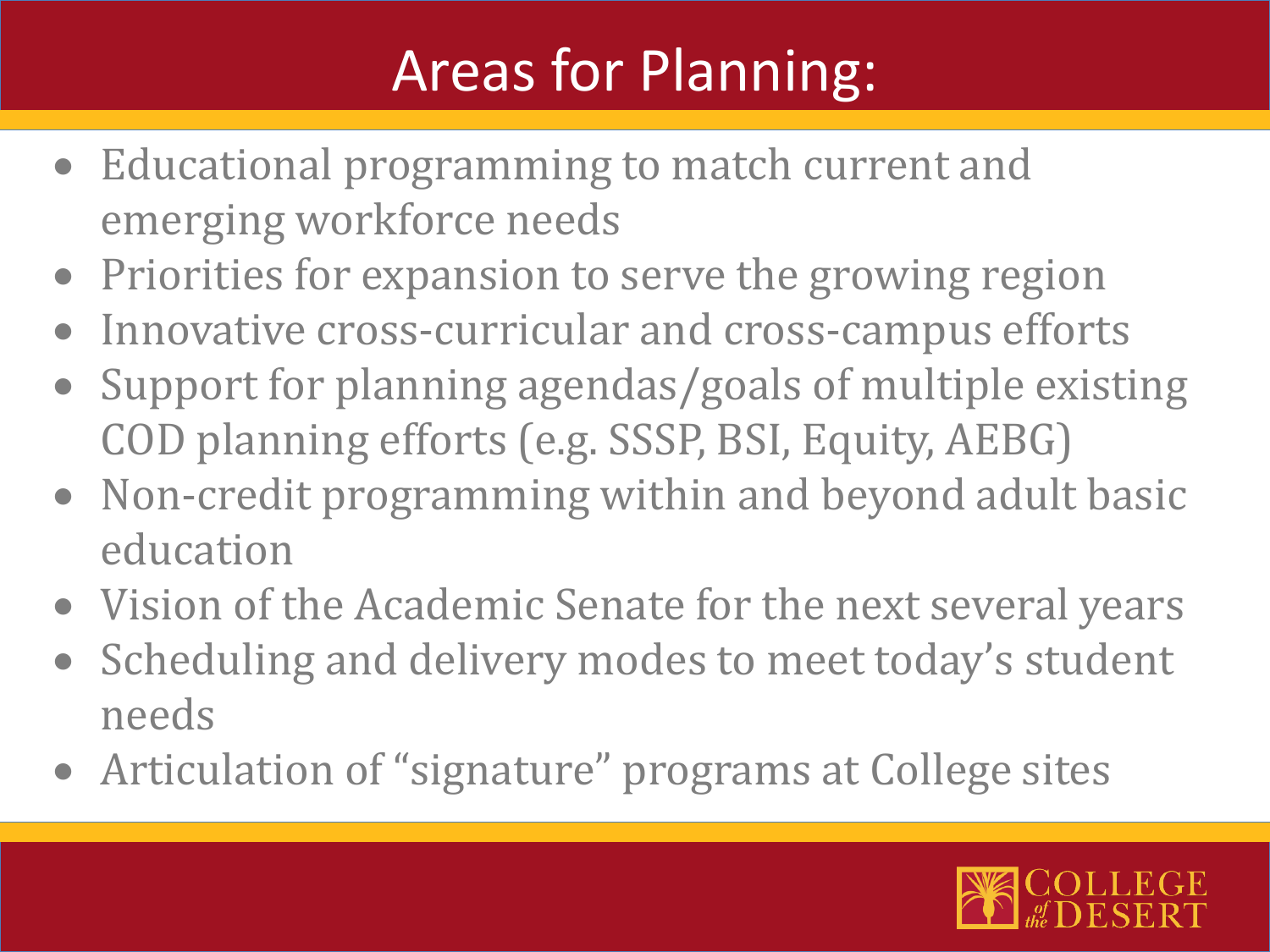### Next steps: Educational Master Planning

- Internal and External Scanning in conjunction with Institutional Research
- Site Visits by Consultant Group, CBT, led by Dr. Nicki Harrington
	- Discovery Phase I, February 2-3
	- Discovery Phase II, March 1-2
	- Synthesis and Goal Setting, March 9-10
- Program-level Analysis and Planning
- Plan Drafting and Revision
- Taskforce, Senate, College Review and Response
- Finalization and Adoption